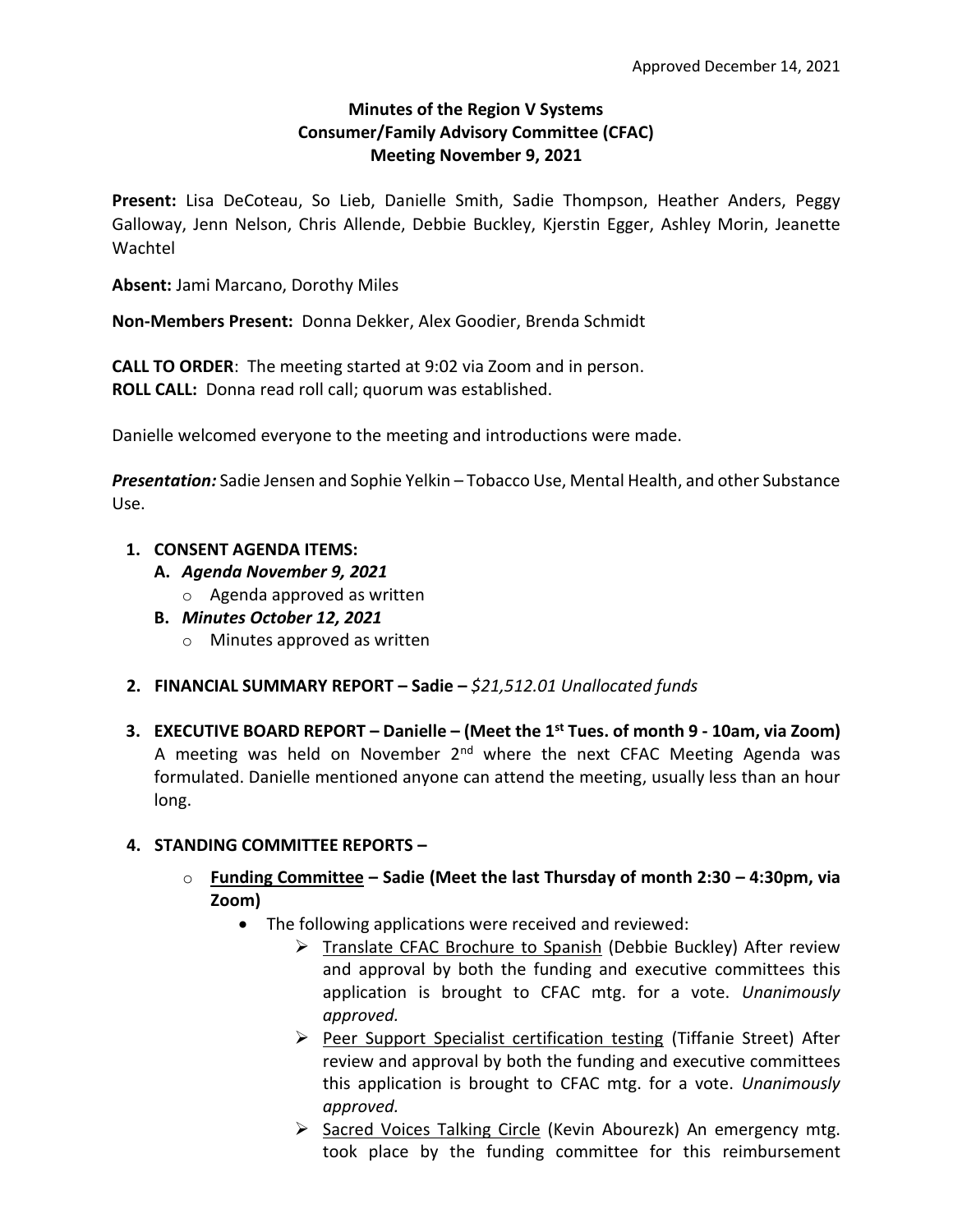application and was approved to go to the Executive Committee. The Executive committee was unable to meet and vote so it comes to the CFAC committee to review then vote. *Unanimously approved.*

o **Membership & Communications Committee – (So) (Meet the last Tues. of month 9:30 – 10:30am, via Zoom)** Membership team met on October 26th .

## *Meeting recap:*

➢

- Newsletter discussion:
	- $\triangleright$  November issue was reviewed. It will be sent for final review and approval by the Executive Committee once one more event is added. It will then be ready for distribution.
	- $\triangleright$  First newsletter was sent to 157 recipients. Seventy-six were opened and eight bounced back. It is posted on both CFAC and Wellbeing Initiative (Facebook) social media pages. Chris will continue to build the distribution list. If anyone wants an individual or organization added to the list, let Chris know. Share the posts to help build the community.
	- $\triangleright$  All CFAC members can distribute the newsletter to leadership of key organizations to share with their staff and others they feel will benefit.
	- ➢ Think of material for the January 2022 issue. Suggested material would focus on mental wellness and resources to help with seasonal depression, loneliness, resources for energy and food assistance, etc.
	- ➢ Newest CFAC Spotlight Member is **Chris Allende**
	- $\triangleright$  CFAC testimonial was going to be Meg Damme talking about the WRAP program and resources. Meg has since stepped down from the committee, so Chris is going to contact her to see if she still wants to share her testimonial.
	- $\triangleright$  Add the Spanish version of the brochure to the website.
- Next meeting will be held November 23, 2021, 9:30 to 10:30 a.m.
- o **Bylaws, Policies, and Procedures Committee – (Sadie)** Meet again in May.
- o **Region 5 Behavioral Health Conference Planning – (Debbie)**150 total bags were assembled (100 standard, 50 Spanish). Next meeting December 13, focus will be how to get items distributed to rural areas.
- **5. Other Reports – Final Report –** No final reports
- **6. Educational –** November (Outside Resource)
- **7. Open floor –** Danielle spoke about some of the logistics of the committee and opened the floor for discussion. Items discussed were:
	- *Meeting Schedule* Danielle asked what committee members thoughts were about meeting quarterly instead of monthly. Some of the discussion was as follows: